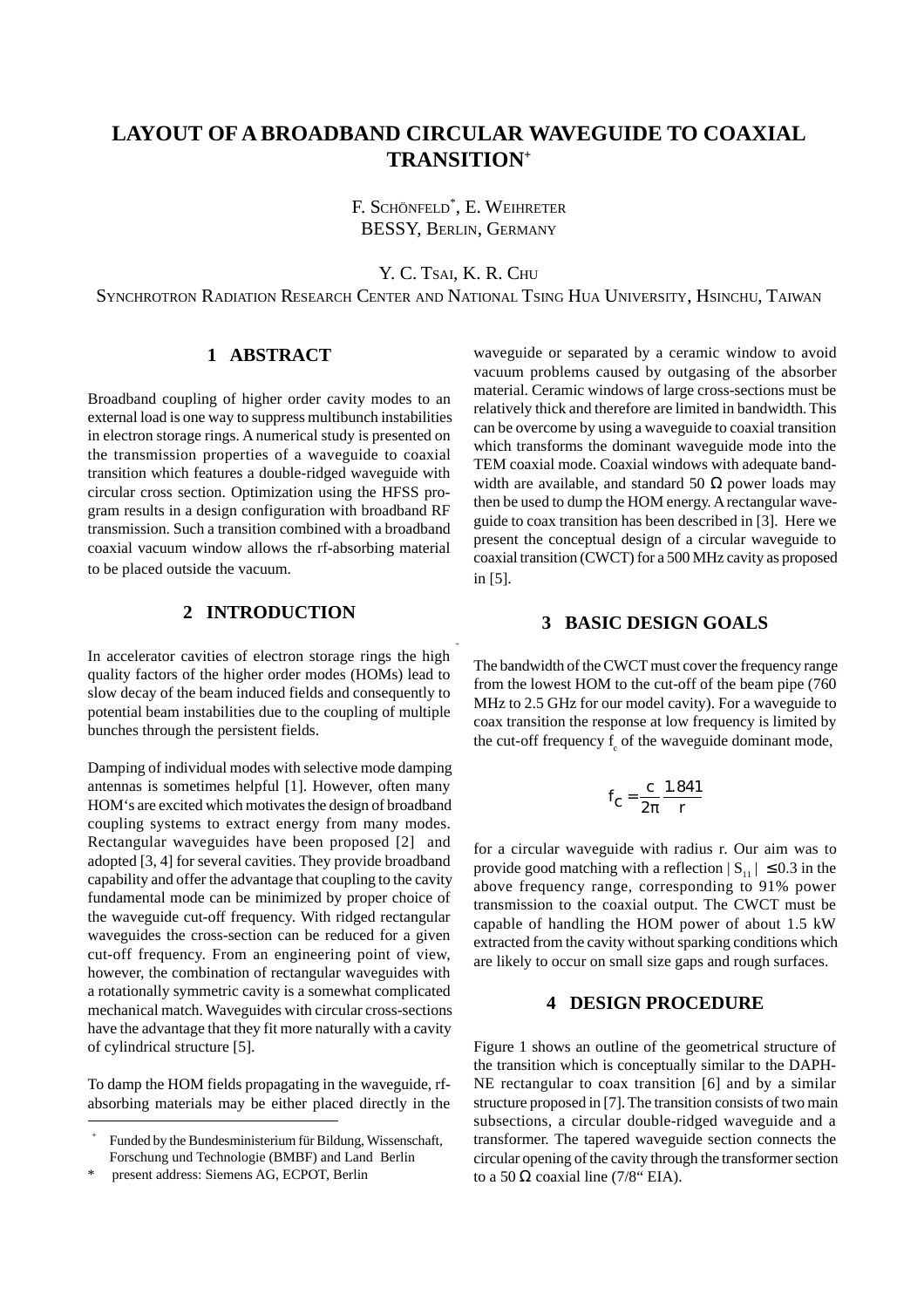

Fig. 1: Geometrical structure of the circular waveguide to coaxial transition,  $l_1 = 800$  mm,  $l_2 = 35$  mm,  $l_3 = 7$  mm,  $d_1 = 250$  mm and  $d_2 = 90$  mm.

Shape and dimensions of the two sections have been optimized with the HFSS program [8] for maximum transmission in the band of 0.7 to 3 GHz, while the overall size is kept small. In our final configuration (see Fig. 1), the outer diameter of the tapered waveguide section varies linearly from  $d_1 = 250$  mm to  $d_2 = 90$  mm over a length of  $l_1$  = 800 mm, whereas the ridges are profiled in such a way as to maintain a constant cut-off frequency of 710 MHz along the waveguide. The reflection parameter  $S_{11}$  as shown in Fig. 2a indicates good transmission of the waveguide over the passing band. The coaxial to waveguide transformer is optimized at high frequencies by proper choice of the end

cavity length  $(1, in Fig. 1b)$  so that the standing wave pattern has its maximum at approximately the probe position. For good transmission at low frequencies, the transformer structure is optimized by wall shaping near the ridge's end (Fig. 1b) to achieve efficient matching between the coaxial line and the waveguide. With a minimum gap of  $l_3 = 7$  mm between the ridges the power capability of the transition is expected to exceed 1.5 kW. The resulting  $S_{11}$  parameter of the ridged waveguide and of the transformer section is plotted in Fig. 2a. Figure 2b shows the combined  $S_{11}$ parameter of the two sections as arranged in Fig. 1a.



Fig. 2: (a) Reflection coefficient of the ridged circular waveguide and of the transformer part. (b) Reflection curve of the combined structure.

#### **5 CONCLUSIONS**

An outline design for a circular waveguide to coaxial transition has been worked out by numerical simulation with the HFSS code, giving a maximum reflection of 0.3 in the frequency range from about 830 MHz to 2.8 GHz. This opens the possibility to use standard 50  $\Omega$  loads outside the vacuum of the circular waveguides of a simple HOM damped cavity.